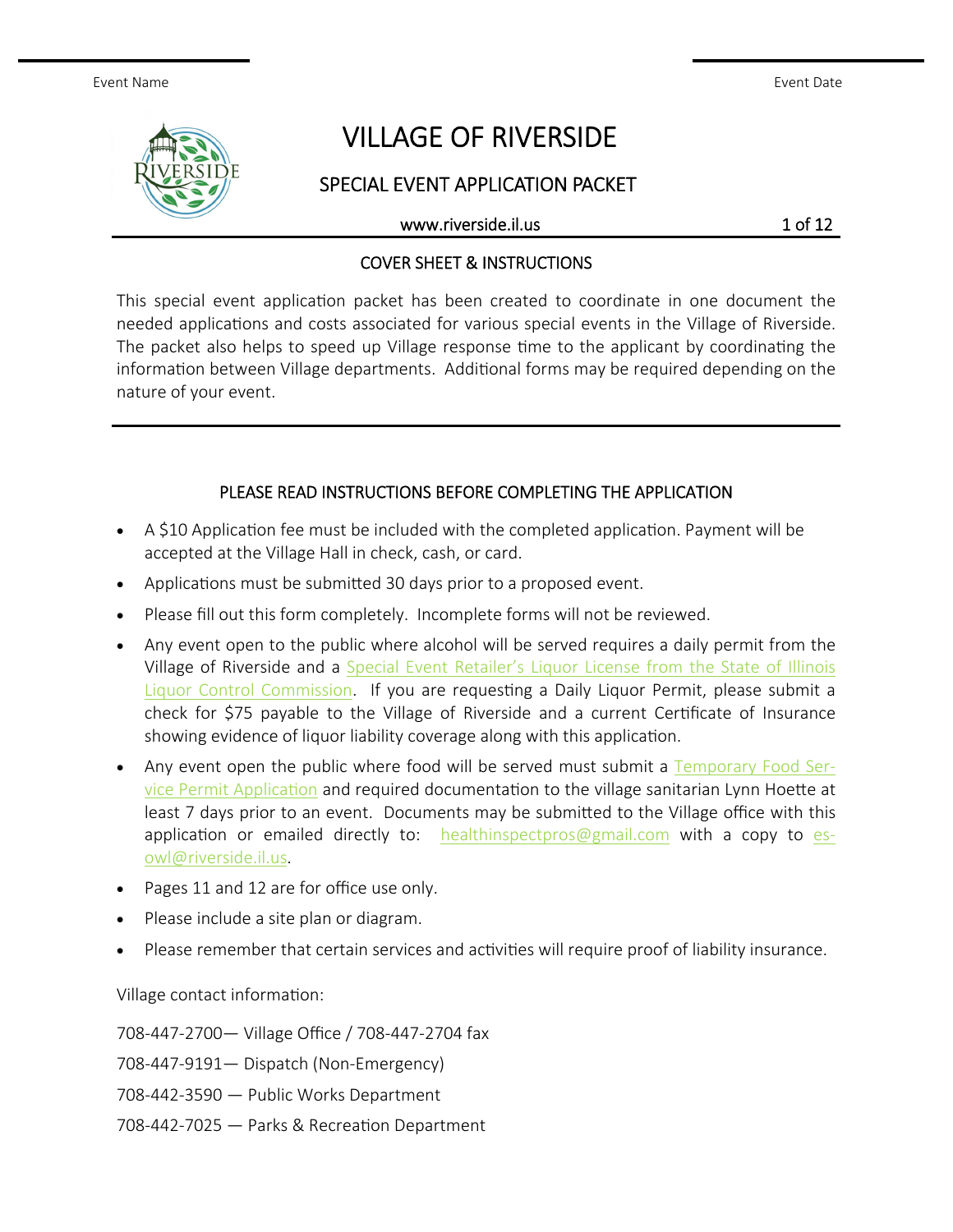

# SPECIAL EVENT APPLICATION PACKET: COVER SHEET

|                                                                                   | www.riverside.il.us                                                                                                                                                       |       | 2 of 12                                                                                                                                                   |
|-----------------------------------------------------------------------------------|---------------------------------------------------------------------------------------------------------------------------------------------------------------------------|-------|-----------------------------------------------------------------------------------------------------------------------------------------------------------|
| <b>SUBMIT ALL MATERIALS TO:</b>                                                   | SPECIAL EVENT APPLICATIONS<br>ATTN: Village Manager<br>Village of Riverside<br>27 Riverside Road<br>Riverside, Illinois 60546<br>Phone: 708-447-2700<br>Fax: 708-447-2704 |       |                                                                                                                                                           |
|                                                                                   |                                                                                                                                                                           |       |                                                                                                                                                           |
| Sponsor or                                                                        |                                                                                                                                                                           |       | Organization                                                                                                                                              |
|                                                                                   |                                                                                                                                                                           |       |                                                                                                                                                           |
|                                                                                   |                                                                                                                                                                           |       |                                                                                                                                                           |
| Telephone _________________________________Cell Phone ___________________________ |                                                                                                                                                                           |       |                                                                                                                                                           |
| E-mail                                                                            |                                                                                                                                                                           | Event |                                                                                                                                                           |
|                                                                                   |                                                                                                                                                                           |       |                                                                                                                                                           |
|                                                                                   |                                                                                                                                                                           |       | Noise ordinance prohibits disturbances<br>between the hours of 10:00 pm and<br>8:00 am-including block parties.<br>See municipal code section 6-7-7(B)(2) |
| Time(s) of<br>Event                                                               |                                                                                                                                                                           |       |                                                                                                                                                           |

#### AFFIDAVIT OF APPLICANT

I, the undersigned applicant, or authorized agent thereof, swear or affirm that the matters stated in the foregoing application are true and correct upon my personal knowledge and information for the purpose of requesting the Village of Riverside to approve this Special Event and other permits herein applied for, that I am qualified and eligible to obtain the permit applied for and agree to pay all fees, to meet all requirements and any additional regulations, conditions, or restrictions set forth in the permit and to comply with the laws of the Village of Riverside, the State of Illinois and the United States of America in the conduct of the Special Event described herein.

\_\_\_\_\_\_\_\_\_\_\_\_\_\_\_\_\_\_\_\_\_\_\_\_\_\_\_\_\_\_\_\_\_\_\_\_\_\_\_\_\_\_\_\_\_\_\_\_\_\_\_\_\_\_\_\_\_\_\_\_\_\_\_\_\_\_\_\_\_\_\_\_\_\_\_\_\_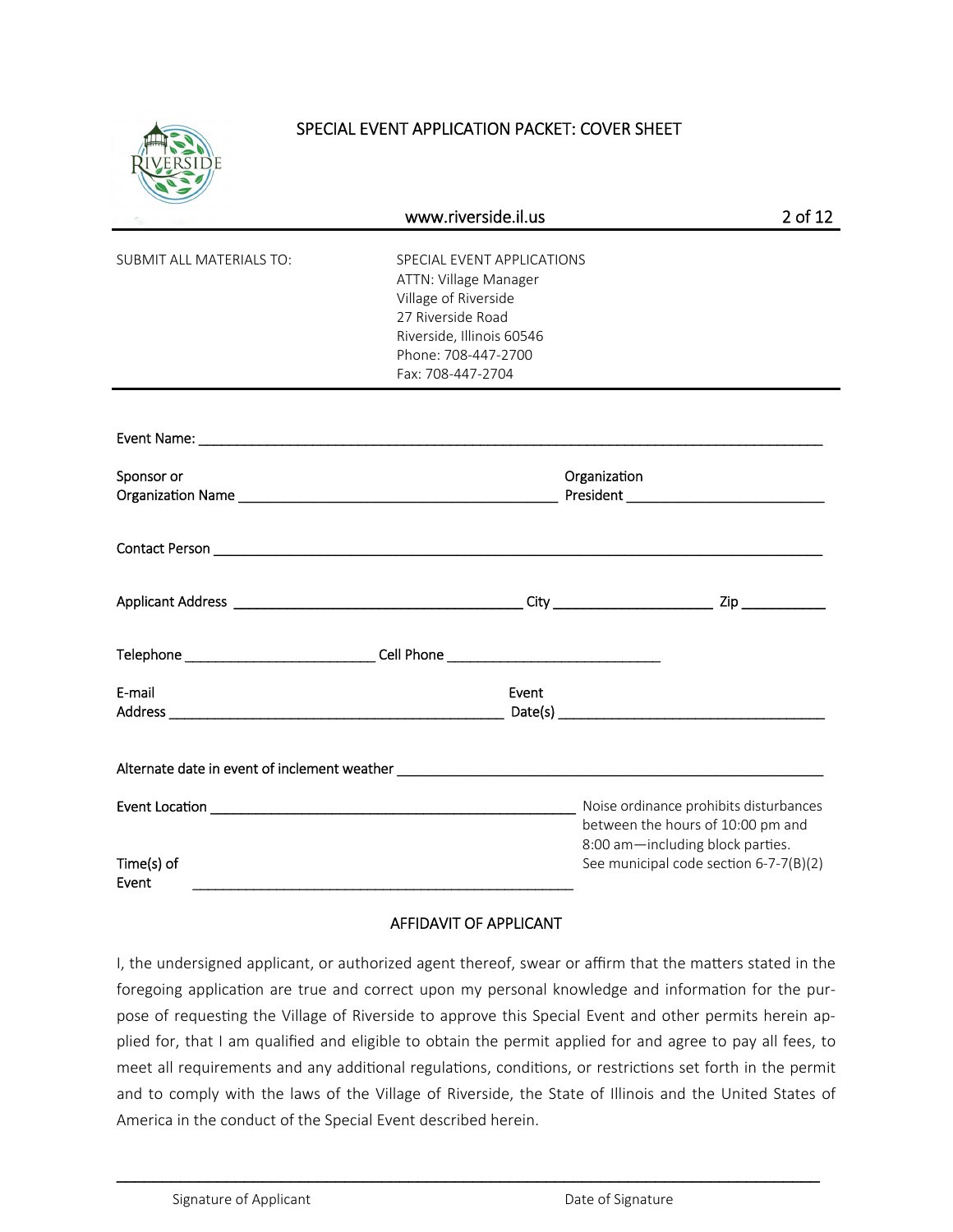

# SPECIAL EVENT APPLICATION PACKET: STARTER CHECK LIST SHEET

| www.riverside.il.us                                  |               | 3 of 12         |                     |
|------------------------------------------------------|---------------|-----------------|---------------------|
|                                                      |               |                 |                     |
| CHECK ALL THAT APPLY:                                |               |                 |                     |
| <b>COMMUNITY EVENT</b>                               |               |                 |                     |
| VILLAGE (CO-) SPONSORED                              |               |                 |                     |
| <b>MUSIC EVENT</b>                                   |               |                 |                     |
| OTHER EVENT                                          |               |                 |                     |
| DOES THIS EVENT NEED OR REQUIRE ANY OF THE FOLLOWING |               |                 |                     |
|                                                      | PLEASE CIRCLE |                 |                     |
|                                                      | <b>YES</b>    | NO              | $-$ additional form |
|                                                      | <b>YES</b>    | NO.             | $-$ see page 5      |
|                                                      | YES           | <b>NO</b>       | $-$ see page $6$    |
|                                                      | YES           | NO.             | $-$ see page 4      |
|                                                      | YES           | <b>NO</b>       | $-$ see page 6      |
|                                                      | <b>YES</b>    | NO              | $-$ see page $7$    |
|                                                      | YES           | NO.             | $-$ see page $7$    |
| SAFETY OR SPECIAL FENCING ___________________        | YES           | NO.             | $-$ see page $7$    |
| P.A. OR SOUND SYSTEM                                 | YES           |                 | $NO - see page 6$   |
|                                                      | YES           | NO <sub>1</sub> | $-$ see page 8      |
|                                                      | YES           | NO              | $-$ see page $8$    |
|                                                      | YES           | NO.             | $-$ see page $7$    |
|                                                      | YES           | NO              | $-$ see page 10     |
| NEED FOR MAINTENANCE WORKERS ______________          | YES           | NO.             | $-$ see page 10     |
| SPECIAL STREET LIGHTING/ELECTRICAL SERVICE           | YES           | <b>NO</b>       | $-$ see page 8      |
|                                                      | YES           | NO.             | $-$ see page 8      |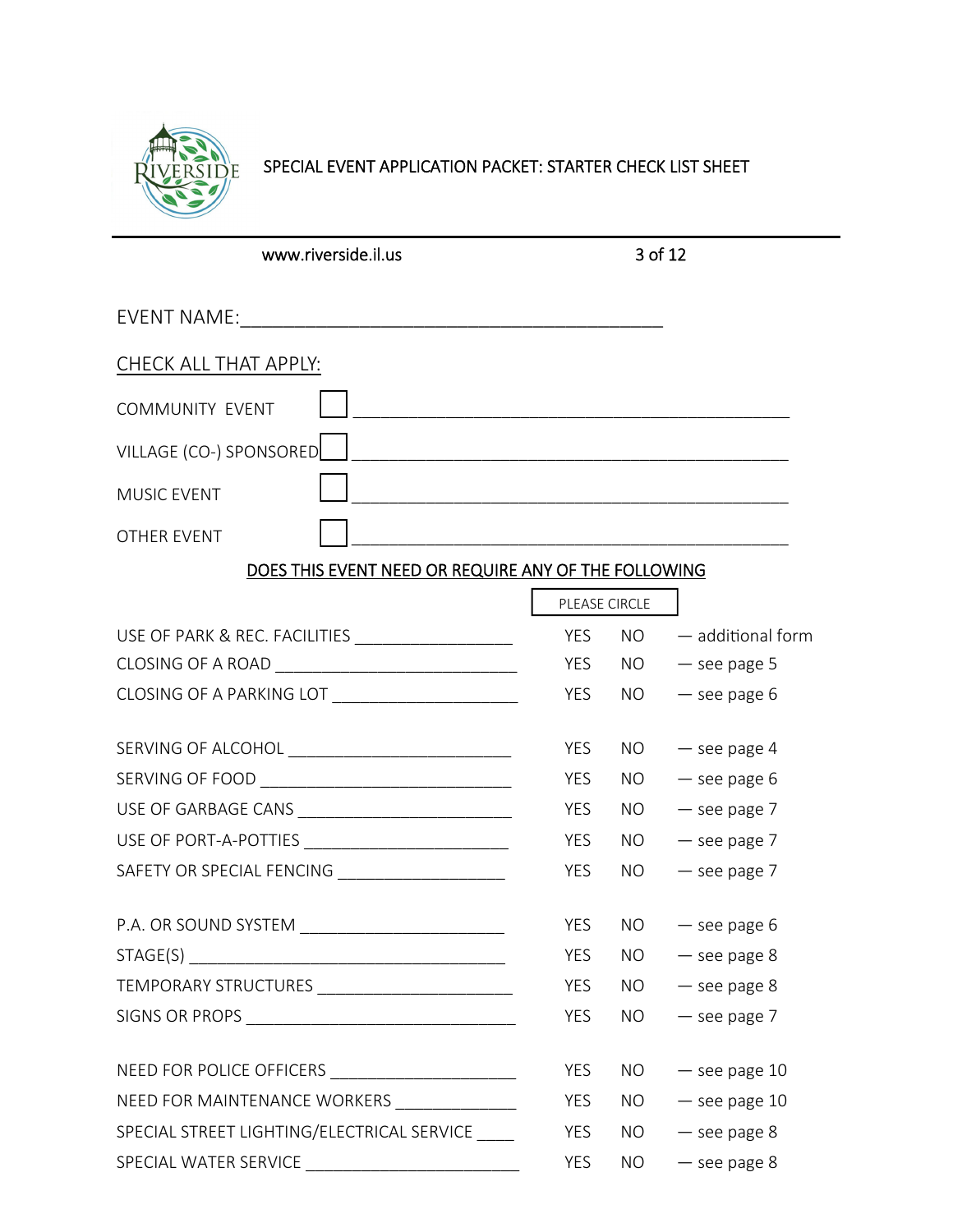

# SPECIAL EVENT APPLICATION PACKET: ALCOHOL PERMIT APPLICATION

#### www.riverside.il.us 4 of 12

Sale or Service of Alcohol I plan to sell or serve alcohol on private property.

initial contracts of the contracts of the contracts of the contracts of the contracts of the contracts of the

Consumption of alcoholic beverages on public property is prohibited. If alcoholic beverages will be sold or served on private property, a Village of Riverside Daily Permit to Sell or Serve Alcoholic Liquor must be obtained. For permit consideration, please complete this section and include location of proposed alcohol service in site plan. The fee for the daily permit license is \$75.00 per day. Private parties (excluding charitable, non-political fundraisers) are exempt from the Daily Alcohol Permit. Please reference attached Riverside Municipal Code, Section 3-2-5(B) thru 3 -2-5(C), which details the Daily Permit exclusive availability to churches, social, civic, or fraternal organizations or recognized associations or groups.

Applicants may be subject to a criminal background check including fingerprints conducted by the Village of Riverside Police Department. Applicants are responsible for the background check processing fee. Failure to comply with this process will result in a recommendation for permit denial by the Chief of Police.

To obtain a Daily Permit to Sell or Serve Alcoholic Liquor, license applicants must acquire dram shop insurance, naming the Village as an additional insured on the insurance, and present proof of insurance at time of application. (Ord. 2283, 5-17-1999)

Daily Permit License

The undersigned hereby makes application for the issuance of a Daily Permit License to sell or serve alcoholic liquor for the following organization. (Section 3-2-5 (B))

Organization

Name of RepresentaƟve \_\_\_\_\_\_\_\_\_\_\_\_\_\_\_\_\_\_\_\_\_\_\_\_\_\_\_\_\_\_\_\_\_\_\_\_\_\_\_\_\_\_\_\_\_\_\_\_\_\_\_\_\_\_\_\_\_\_\_\_\_\_\_\_\_\_\_\_\_\_\_\_

Purpose of Permit (i.e., picnic, church fair, etc.) \_\_\_\_\_\_\_\_\_\_\_\_\_\_\_\_\_\_\_\_\_\_\_\_\_\_\_\_

Date(s) Requested

I/We, the undersigned, agree to abide by all Village Ordinances and the rules and regulations which are made part of this permit application and hereby release, discharge, hold harmless and agree to defend the Village of Riverside, its Trustees, officers, agents, and employees from and against any and all loss that may arise out of or result from, in any way, in whole or in part, the selling or serving of alcohol at the scheduled event, the conduct or actions of any individual participating in or attending the scheduled event, the issuance of the Riverside Daily Permit to Sell or Serve Alcoholic Liquor for or during the scheduled event.

 $\_$  ,  $\_$  ,  $\_$  ,  $\_$  ,  $\_$  ,  $\_$  ,  $\_$  ,  $\_$  ,  $\_$  ,  $\_$  ,  $\_$  ,  $\_$  ,  $\_$  ,  $\_$  ,  $\_$  ,  $\_$  ,  $\_$  ,  $\_$  ,  $\_$  ,  $\_$  ,  $\_$  ,  $\_$  ,  $\_$  ,  $\_$  ,  $\_$  ,  $\_$  ,  $\_$  ,  $\_$  ,  $\_$  ,  $\_$  ,  $\_$  ,  $\_$  ,  $\_$  ,  $\_$  ,  $\_$  ,  $\_$  ,  $\_$  ,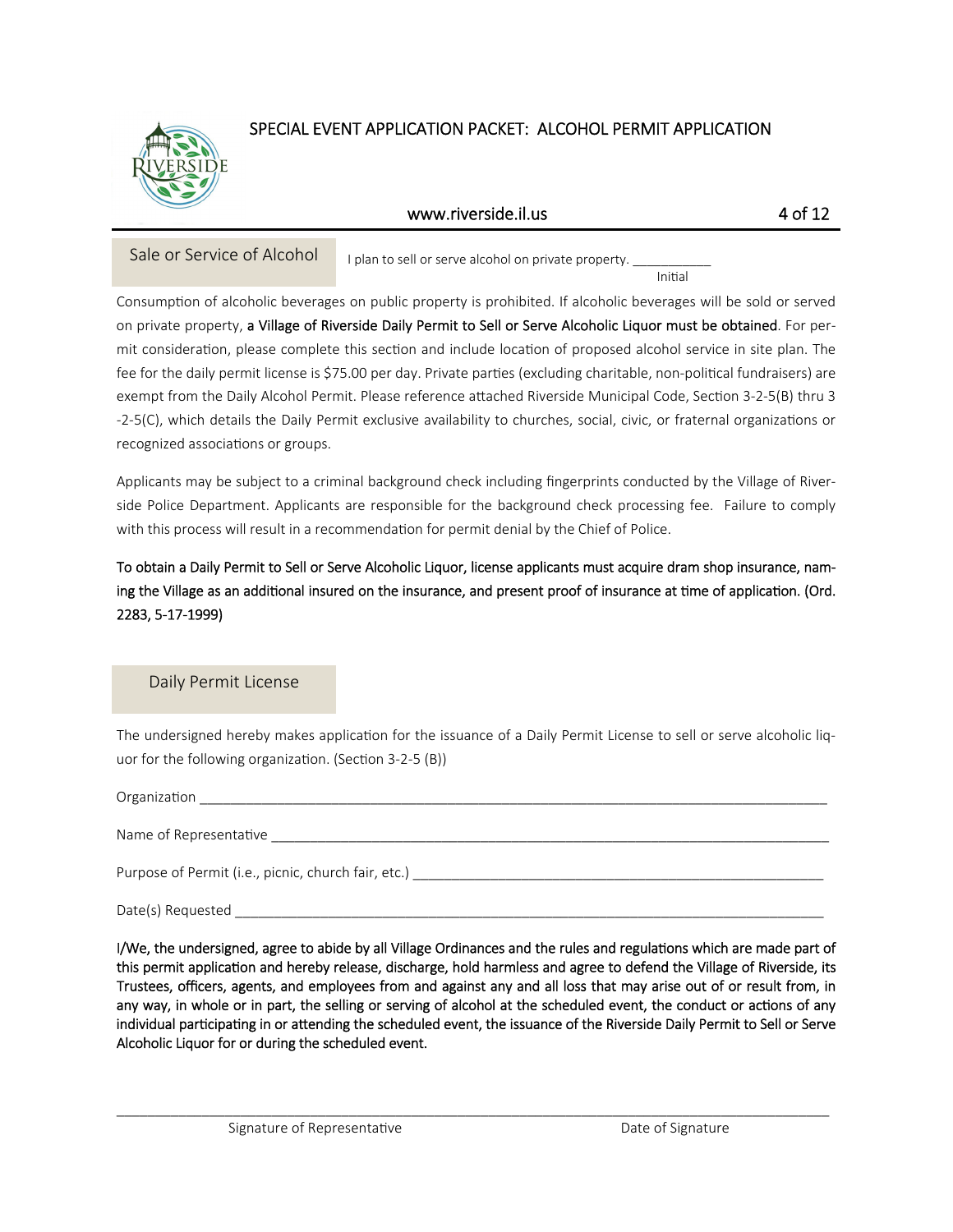

# SPECIAL EVENT APPLICATION PACKET: ROAD CLOSURE APPLICATION

# www.riverside.il.us 5 of 12

Road Closure Permit I am requesting a road closure.

ini da kara ta 1999 - Anii 1999 - Anii 1999 - Anii 1909 - Anii 1909 - Anii 1909 - Anii 1909 - Anii 1909 - Anii

A Road Closing Permit must be obtained if you request to close a street. For permit consideration, please complete this section and include a street map or diagram indicating the location of the proposed street closure.

| Date Requested                                         |                                                                                                                                                                                                   |
|--------------------------------------------------------|---------------------------------------------------------------------------------------------------------------------------------------------------------------------------------------------------|
| Time/Start                                             |                                                                                                                                                                                                   |
| Street(s) to be blocked                                |                                                                                                                                                                                                   |
| From Intersection of                                   |                                                                                                                                                                                                   |
| To Intersection of                                     |                                                                                                                                                                                                   |
| Will barricades be required?                           | Barricades are delivered by the Village to the person making<br>the request on the day before the scheduled event, and                                                                            |
| <b>YES</b><br>NO.                                      | picked up the following day (except if the day of delivery or<br>pick-up is on a Saturday, Sunday or holiday). Barricades, when<br>delivered, will remain in custody of the person designated and |
| Will Police Officers be needed for<br>Traffic Control? | that person will be responsible for placing and removing the<br>barricades in the road area.                                                                                                      |
| <b>YES</b><br>NO.                                      | Applicants will be charged for lost or stolen barricades. See<br>Page 10 for more information.                                                                                                    |

I/We, the undersigned, agree to abide by all Village Ordinances and the rules and regulations which are made part of this permit application and hereby release, discharge, hold harmless and agree to defend the Village of Riverside, its Trustees, officers, agents, and employees from and against any and all loss that may arise out of or result from, in any way, in whole or in part, the scheduled event, the conduct or actions of any individual participating in or attending the scheduled event, the issuance of the Road Closing Permit or the closing of any road (whether or not a Permit has been issued) for the scheduled event.

\_\_\_\_\_\_\_\_\_\_\_\_\_\_\_\_\_\_\_\_\_\_\_\_\_\_\_\_\_\_\_\_\_\_\_\_\_\_\_\_\_\_\_\_\_\_\_\_\_\_\_\_\_\_\_\_\_\_\_\_\_\_\_\_\_\_\_\_\_\_\_\_\_\_\_\_\_\_\_\_\_\_\_\_\_\_\_\_\_\_

\_\_\_\_\_\_\_\_\_\_\_\_\_\_\_\_\_\_\_\_\_\_\_\_\_\_\_\_\_\_\_\_\_\_\_\_\_\_\_\_\_\_\_\_\_\_\_\_\_\_\_\_\_\_\_\_\_\_\_\_\_\_\_\_\_\_\_\_\_\_\_\_\_\_\_\_\_\_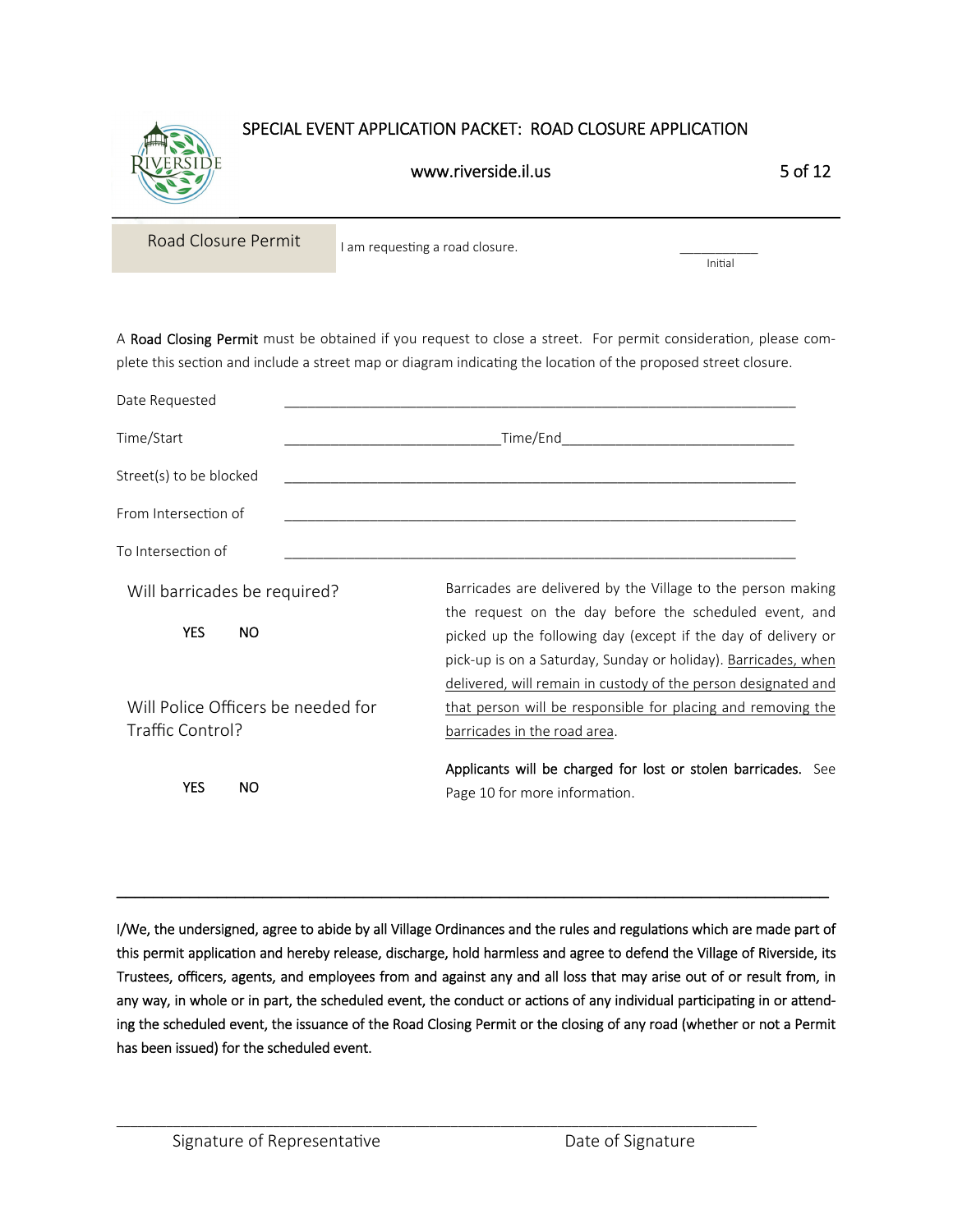|                                                           | SPECIAL EVENT APPLICATION PACKET: OTHER CONSIDERATIONS<br>(Initial only those considerations that are applicable.)                                                                                                                                                                                     |         |
|-----------------------------------------------------------|--------------------------------------------------------------------------------------------------------------------------------------------------------------------------------------------------------------------------------------------------------------------------------------------------------|---------|
|                                                           | www.riverside.il.us                                                                                                                                                                                                                                                                                    | 6 of 12 |
| Site Plan                                                 |                                                                                                                                                                                                                                                                                                        |         |
| I have prepared a site plan or site map.                  | Initial                                                                                                                                                                                                                                                                                                |         |
|                                                           | PREPARE A SITE PLAN OR DIAGRAM SHOWING ALL APPLICABLE ITEMS BELOW, INCLUDING ROAD AND PARKING<br>LOT CLOSURES. SHOW LOCATIONS OF PLACES SERVING ALCOHOL AND/OR VENDING OR FOOD SERVICE.                                                                                                                |         |
| Food                                                      |                                                                                                                                                                                                                                                                                                        |         |
| I plan to have food service or food vendors at the event. | Initial                                                                                                                                                                                                                                                                                                |         |
| NESS LICENSE AND LAST TWO INSPECTION REPORTS.             | VENDORS ARE SUBJECT TO INSPECTION BY THE COOK COUNTY DEPARTMENT OF PUBLIC HEALTH. PLEASE ATTACH<br>A LIST OF THE FOOD VENDORS AND INDICATE THEIR LOCATION ON THE SITE PLAN. PLEASE ALSO COMPLETE THE<br>TEMPORARY AND FARMER'S MARKET FOOD VENDOR PERMIT AND SUBMIT WITH A COPY OF EACH VENDOR'S BUSI- |         |
| PA or Sound System                                        |                                                                                                                                                                                                                                                                                                        |         |
| There will be a PA or sound system at the event.          | Initial                                                                                                                                                                                                                                                                                                |         |
|                                                           | PLEASE BE AWARE THAT THE USE OF AMPLIFIED ELECTRONIC EQUIPMENT, OR LOUDSPEAKER SHOULD BE USED AT<br>A VOLUME THAT WILL NOT DISTURB THE PEACE AND QUIET OF PERSONS ADJACENT TO THE OUTDOOR AREA.<br>PROVIDE LOCATION OF SYSTEM ON SITE PLAN AND THE VENDOR OR PERSON SUPPLYING IT.                      |         |
| Parking Lot Closure                                       |                                                                                                                                                                                                                                                                                                        |         |
| I am requesting a parking lot closure.                    | Initial                                                                                                                                                                                                                                                                                                |         |
|                                                           | PARKING LOT CLOSURE REQUIRES PROOF OF LIABILITY INSURANCE BY THE APPLICANT. INDICATE ON THE SITE<br>PLAN THE LOCATION OF THE PARKING AND PROVIDE THE LOT NUMBER AND ANY OTHER PARKING RELATED CON-                                                                                                     |         |

SIDERATIONS. *APPLICANT MUST SIGN HOLD HARMLESS AGREEMENT*.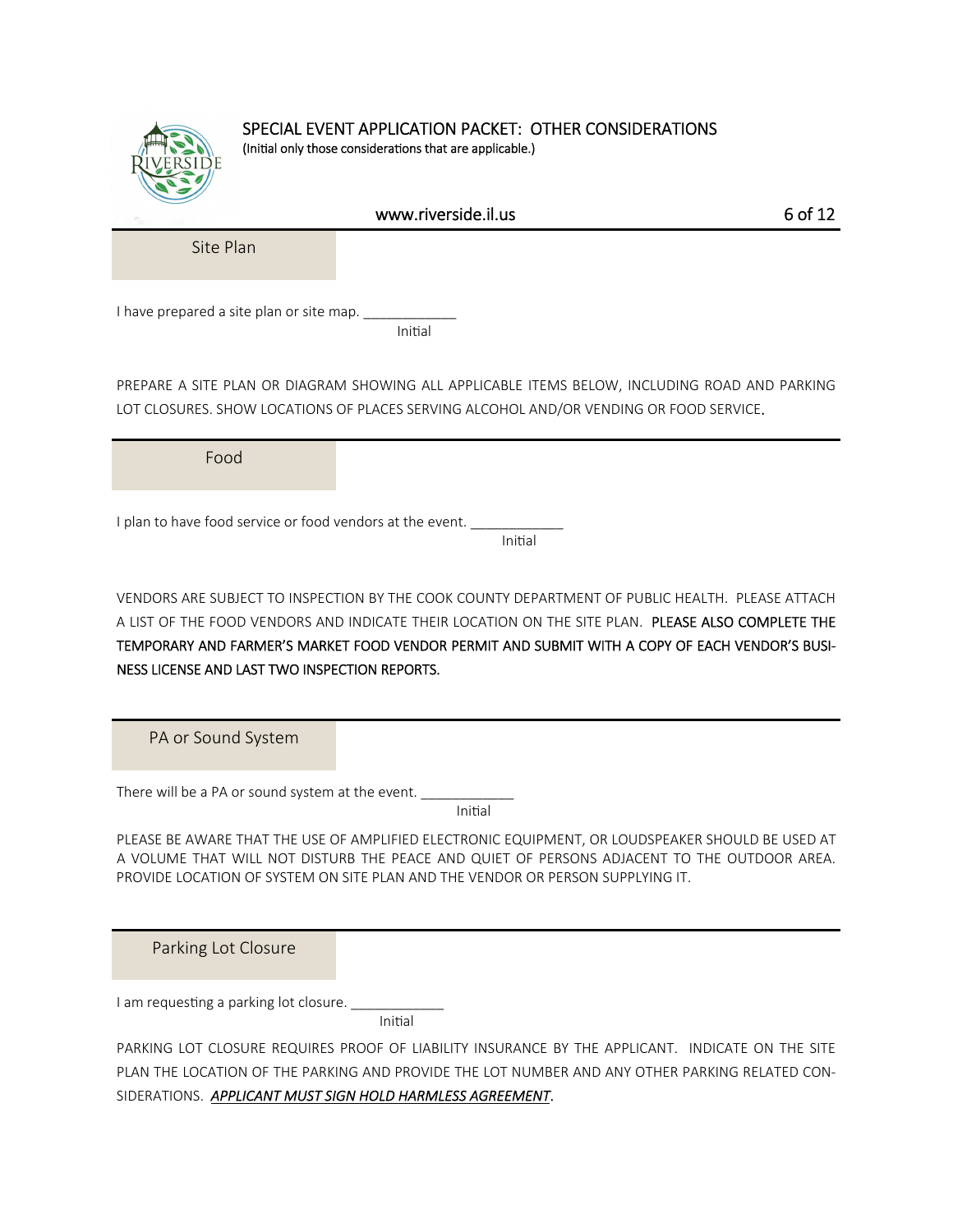

#### SPECIAL EVENT APPLICATION PACKET: OTHER CONSIDERATIONS (Initial only those considerations that are applicable.)

### www.riverside.il.us 7 of 12

Port-A-Potties

I will have port-a-potties at the event.

ini da kara ta 1999 - Kabupatén Bandung Pandung Pandung Pandung Pandung Pandung Pandung Pandung Pandung Pandun

٦

PORT-A-POTTIES ARE NOT PERMITTED ON STREETS OR ON PUBLIC PROPERTY. INDICATE ON THE SITE PLAN THE LOCATION OF THE PORT-A-POTTIES. ADVISE NAME OF VENDOR SUPPLYING THE PORT-A-POTTIES.

 $\_$ 

Props, Signs, Marketing

I plan to use props, signs or marketing at the event.

ing the contract of the contract of the contract of the contract of the contract of the contract of the contract of the contract of the contract of the contract of the contract of the contract of the contract of the contra

PROPS OR OTHER MATERIALS CAN BE ATTACHTED OR MOUNTED (WITH USE OF ROPE ONLY) TO VILLAGE TREES, GAS POLES, SIGNS, OR OTHER STRUCTURE (EXCEPT SHRUBS). PROPS ATTACHED TO TREES MUST BE DONE IN A MANNER THAT PREVENTS INJURY TO THE TREE. ALL SIGNS MUST BE REMOVED AFTER THE EVENT.

Refuse Receptacles

I will be using and number of receptacles.

initial and the contract of the contract of the contract of the contract of the contract of the contract of th

IT IS THE APPLICANT'S RESPONSIBILITY TO COORDINATE SUFFICIENT QUANTITIES OF DELIVERED CONTAINERS, RE-FUSE COLLECTION, AND COLLECTION OF THE EMPTIED CONTAINERS WITH THE VILLAGE'S HAULER. IT IS THE RE-SPONSIBILITY OF THE APPLICANT TO CLEAN ALL LITTER RESULTING FROM THE EVENT. ANY CLEANUP BY VILLAGE STAFF AFTER THE EVENT WILL RESULT IN ADDITIONAL CHARGES.

| Special Fencing                                                   | will be using special fencing.<br>Initial |  |
|-------------------------------------------------------------------|-------------------------------------------|--|
| I will need Village personnel for fencing installation & removal. | Initial                                   |  |

PROVIDE FENCE LOCATION ON THE SITE PLAN SO DEPT. OF PUBLIC WORKS CAN ASSESS POTENTIAL CONFLICTS WITH UTILITIES. LIABILITY INSURANCE IS REQUIRED OF APPLICANT FOR FENCING PLANNED LOCATION IN THE PUB-LIC RIGHT-OF-WAY. AN APPLICANT'S FENCING VENDOR MUST PROVIDE A COPY OF A CERTIFICATE OF INSURANCE WITH GENERAL LIABILITY INSURANCE LIMITS SATISFACTORY TO THE VILLAGE WHEN VILLAGE PERSONNEL ARE NOT USED FOR FENCING INSTALLATION AND REMOVAL. VILLAGE PERSONNEL COST FOR INSTALLATION AND REMOVAL CAN BE REFERRED TO ON THE VILLAGE SERVICES COST SHEET (P.10). *APPLICANT MUST SIGN HOLD HARMLESS AGREEMENT*.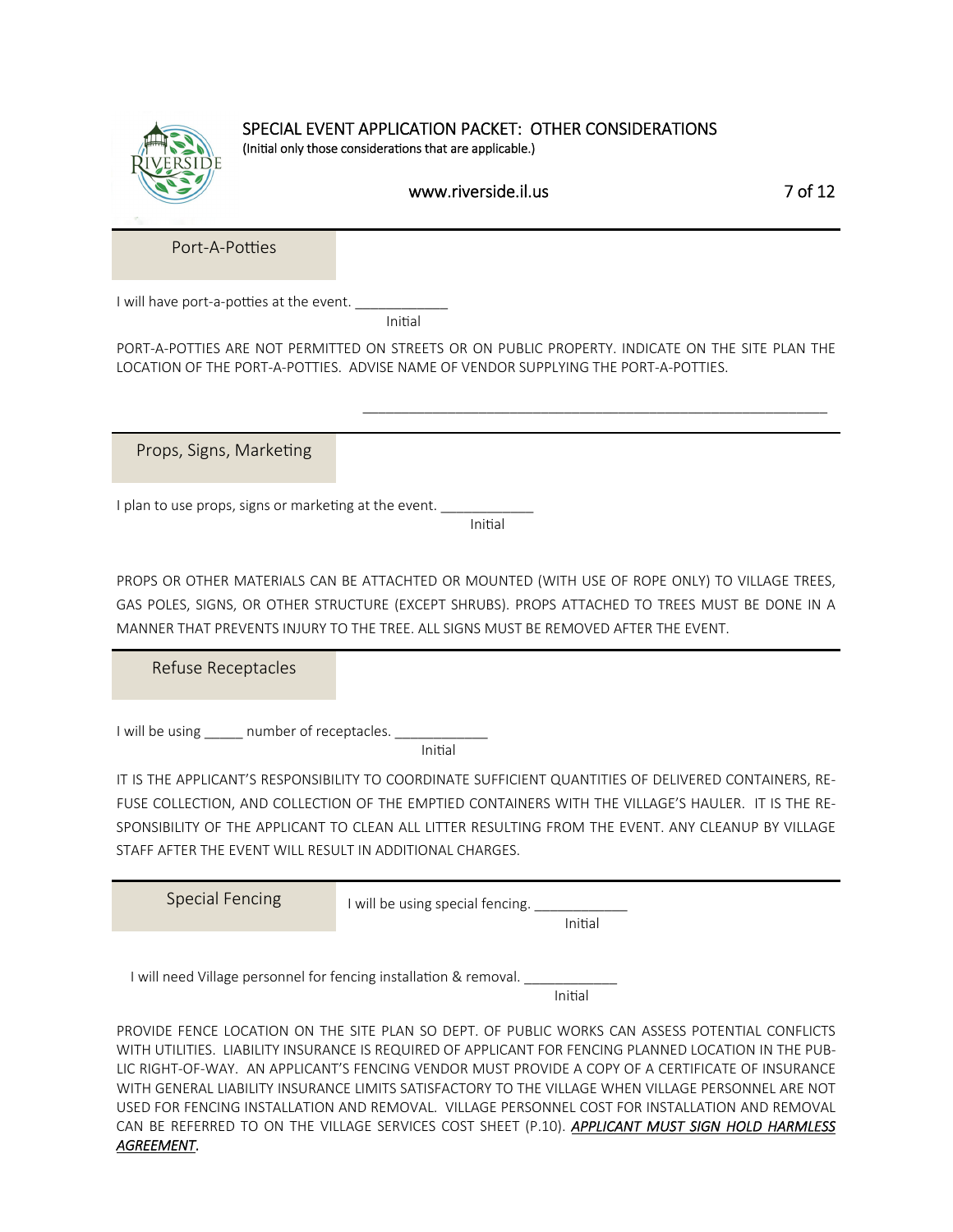

#### SPECIAL EVENT APPLICATION PACKET: OTHER CONSIDERATIONS (Initial only those considerations that are applicable.)

www.riverside.il.us 8 of 12

Special Street Lighting or Electrical Service

I will need special street light or electrical.

initial and the contract of the contract of the contract of the contract of the contract of the contract of th

THE VILLAGE WILL NOT PROVIDE ELECTRICAL SERVICES OF ANY SORT. ALL APPLICANTS WILL NEED TO PROVIDE THEIR OWN SOURCE OF POWER FOR THEIR SPECIFIC NEEDS. THE USE OF SPECIAL ELECTRIC DEVICES, SUCH AS GENERATORS, WILL BE SUBJECT TO PERMIT AND INSPECTION BY THE FIRE DEPT., BUILDING DEPT., AND PUBLIC WORKS. PROVIDE LOCATIONS ON THE SITE MAP OF ALL SPECIAL STREET LIGHTING AND ELECTRICAL SERVICE SOURCES.

Special Water Service

I will need water service for the event.

ini da kara ta 1999 - Kabupatén Initial

METER ARRANGEMENTS ARE TO BE COORDINATED WITH PUBLIC WORKS. PLEASE PROVIDE A DESCRIPTION OF THE WATER NEEDS FOR THE EVENT.

Stage(s)

I will be using \_\_\_\_\_ number of stage(s). \_\_\_\_\_\_\_\_\_\_\_\_

ing the contract of the contract of the contract of the contract of the contract of the contract of the contract of the contract of the contract of the contract of the contract of the contract of the contract of the contra

FOR STAGES WITH PLANNED LOCATIONS IN A STREET, APPLICANT MUST ACQUIRE LIABILITY INSURANCE AND PRO-VIDE A COPY OF CERTIFICATE OF INSURANCE FROM THE STAGE VENDOR INDICATING THE SUPPLIER HAS GENERAL LIABILITY INSURANCE LIMITS ACCEPTABLE TO THE VILLAGE. INDICATE THE LOCATION OF THE STAGE ON THE SITE PLAN. *APPLICANT MUST SIGN HOLD HARMLESS AGREEMENT*.

Temporary Structures

I will have a temporary structure(s) at the event.

initial contracts and contracts of the contracts of the contracts of the contracts of the contracts of the con

THE APPLICANT MUST ACQUIRE LIABILITY INSURANCE FOR ALL TEMPORARY STRUCTURES, INCLUDING VEHICLES, TENTS, INFLATABLE OBJECTS, AND ANY RECREATION STRUCTURE INTENDED TO BE LOCATED IN A PARK OR ON ANY PUBLIC RIGHT-OF-WAY, INCLUDING AREAS BETWEEN THE STREET AND SIDEWALKS. THE APPLICANT MUST ALSO PROVIDE A COPY OF A CERTIFICATE OF INSURANCE FROM THE VENDOR(S) INDICATING THE VENDOR(S) HAVE GEN-ERAL LIABILITY INSURANCE LIMITS ACCEPTABLE TO THE VILLAGE. LOCATIONS OF TEMPORARY STRUCTURES MUST BE SHOWN ON THE SITE PLAN*. APPLICANT MUST SIGN HOLD HARMLESS AGREEMENT*.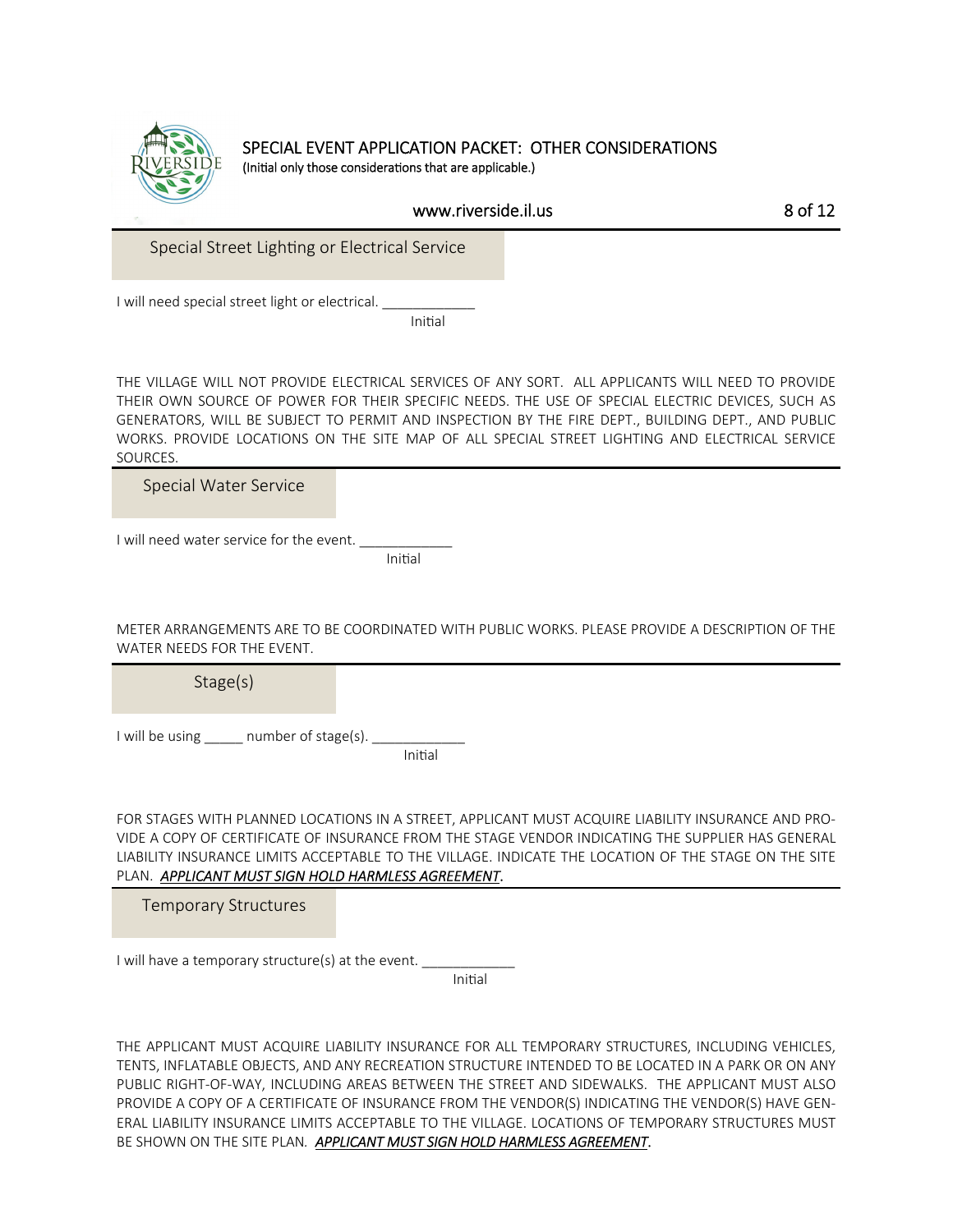SPECIAL EVENT APPLICATION PACKET: HOLD HARMLESS AGREEMENT



www.riverside.il.us 9 of 12

Hold Harmless Agreement

# IF YOU HAVE REQUESTED TO HAVE A PARKING LOT CLOSED AND/OR ERECT SPECIAL FENCING OR TEMPORARY STRUCTURES IN A PUBLIC RIGHT-OF-WAY, YOU MUST SIGN THE HOLD HARMLESS AGREEMENT BELOW.

I/We, the undersigned, agree to abide by all Village Ordinances and the rules and regulations which are made part of this permit application and hereby release, discharge, hold harmless and agree to defend the Village of Riverside, its Trustees, officers, agents, and employees from and against any and all loss that may arise out of or result from, in any way, in whole or in part, the erecting, construction or the maintenance of any special fencing, stage(s) or temporary structures of any kind whether or not it is located in the public right-of way, the conduct, activities or negligence of any individual, contractor or organization constructing erecting or maintaining any such structures and the closing of any parking lot for the scheduled event.

\_\_\_\_\_\_\_\_\_\_\_\_\_\_\_\_\_\_\_\_\_\_\_\_\_\_\_\_\_\_\_\_\_\_\_\_\_\_\_\_\_\_\_\_\_\_\_\_\_\_\_\_\_\_\_\_\_\_\_\_\_\_\_\_\_\_\_\_\_\_\_\_\_\_\_\_\_\_\_\_\_\_\_\_\_\_\_\_\_\_\_\_\_\_

Applicant's Signature  $\qquad \qquad$  Signature Date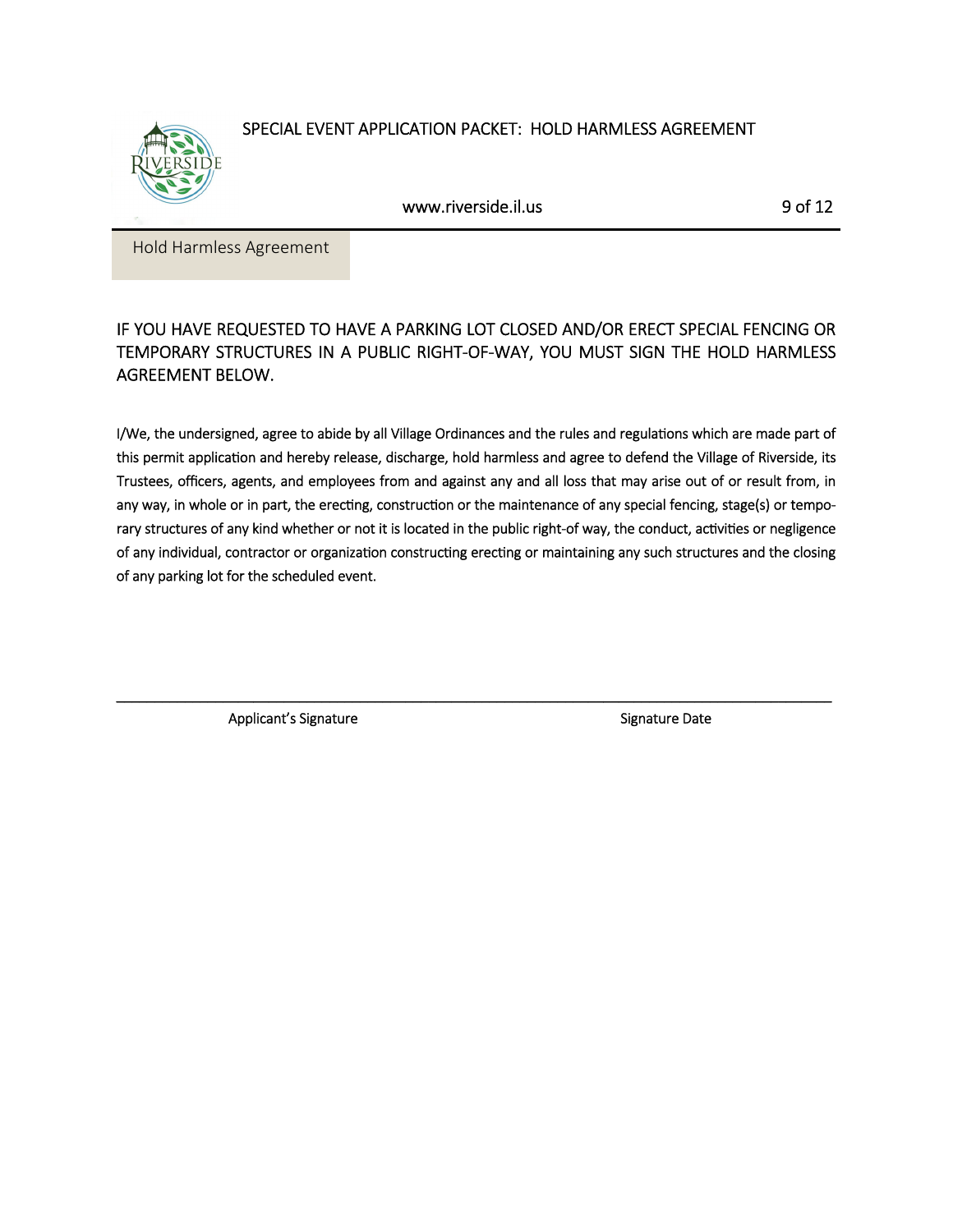

# SPECIAL EVENT APPLICATION PACKET: VILLAGE SERVICES COST SHEET

# www.riverside.il.us 10 of 12

#### Village Services Cost Sheet

It is Village policy to equitably permit, assist, and promote community events. Organizers agree to reimburse the Village for costs associated with the activity by their submission of a special event application packet or accepting a permit to conduct an activity. Village sponsored or Village co-sponsored events are exempt for the fee schedule listed below.

 $\_$  ,  $\_$  ,  $\_$  ,  $\_$  ,  $\_$  ,  $\_$  ,  $\_$  ,  $\_$  ,  $\_$  ,  $\_$  ,  $\_$  ,  $\_$  ,  $\_$  ,  $\_$  ,  $\_$  ,  $\_$  ,  $\_$  ,  $\_$  ,  $\_$  ,  $\_$  ,  $\_$  ,  $\_$  ,  $\_$  ,  $\_$  ,  $\_$  ,  $\_$  ,  $\_$  ,  $\_$  ,  $\_$  ,  $\_$  ,  $\_$  ,  $\_$  ,  $\_$  ,  $\_$  ,  $\_$  ,  $\_$  ,  $\_$  ,

#### ACTIVITY FEE SCHEDULE:

| REFUSE RECEPTACLES (per receptacle, includes disposal)                                                   |
|----------------------------------------------------------------------------------------------------------|
| SPECIAL FENCING/SIGNAGE INSTALLATION & REMOVAL (hourly per employee)                                     |
| CLEAN UP & TRASH DISPOSAL FOLLOWING ACTIVITY (hourly per employee)                                       |
| Fire Department Personnel (hourly per employee)                                                          |
| Sworn Police Personnel (hourly per officer)                                                              |
| NOTE: POLICE OFFICER REQUESTS ARE SUBJECT TO THE POLICE DEPARTMENT'S MANPOWER NEEDS AND APPROVAL OF      |
| THE DEPARTMENT HEAD. IF VILLAGE OF RIVERSIDE POLICE DEPT. SERVICES ARE NOT REQUESTED, THE APPLICANT MUST |
| PROVIDE STATE OF ILLINOIS LICENSED SECURITY GUARDS TO CONTROL ACCESS AND EGRESS FROM THE SECURED SITE.   |
|                                                                                                          |

NOTE: The Village of Riverside provides this estimate in good faith, however, charges may change depending on the actual use of the Village services in support of the special event.

| Village<br>Service    | Fee | No.<br>Units | Service<br>Sub Total | Actual<br>No. Units   | Service<br>Sub Total | Coordinating G/L<br>Account |
|-----------------------|-----|--------------|----------------------|-----------------------|----------------------|-----------------------------|
|                       |     |              |                      |                       |                      |                             |
|                       |     |              |                      |                       |                      |                             |
|                       |     |              |                      |                       |                      |                             |
|                       |     |              |                      |                       |                      |                             |
|                       |     |              |                      |                       |                      |                             |
|                       |     |              |                      |                       |                      |                             |
|                       |     |              |                      |                       |                      |                             |
|                       |     |              |                      |                       |                      |                             |
| <b>Total Estimate</b> |     |              |                      | <b>Actual Charges</b> |                      |                             |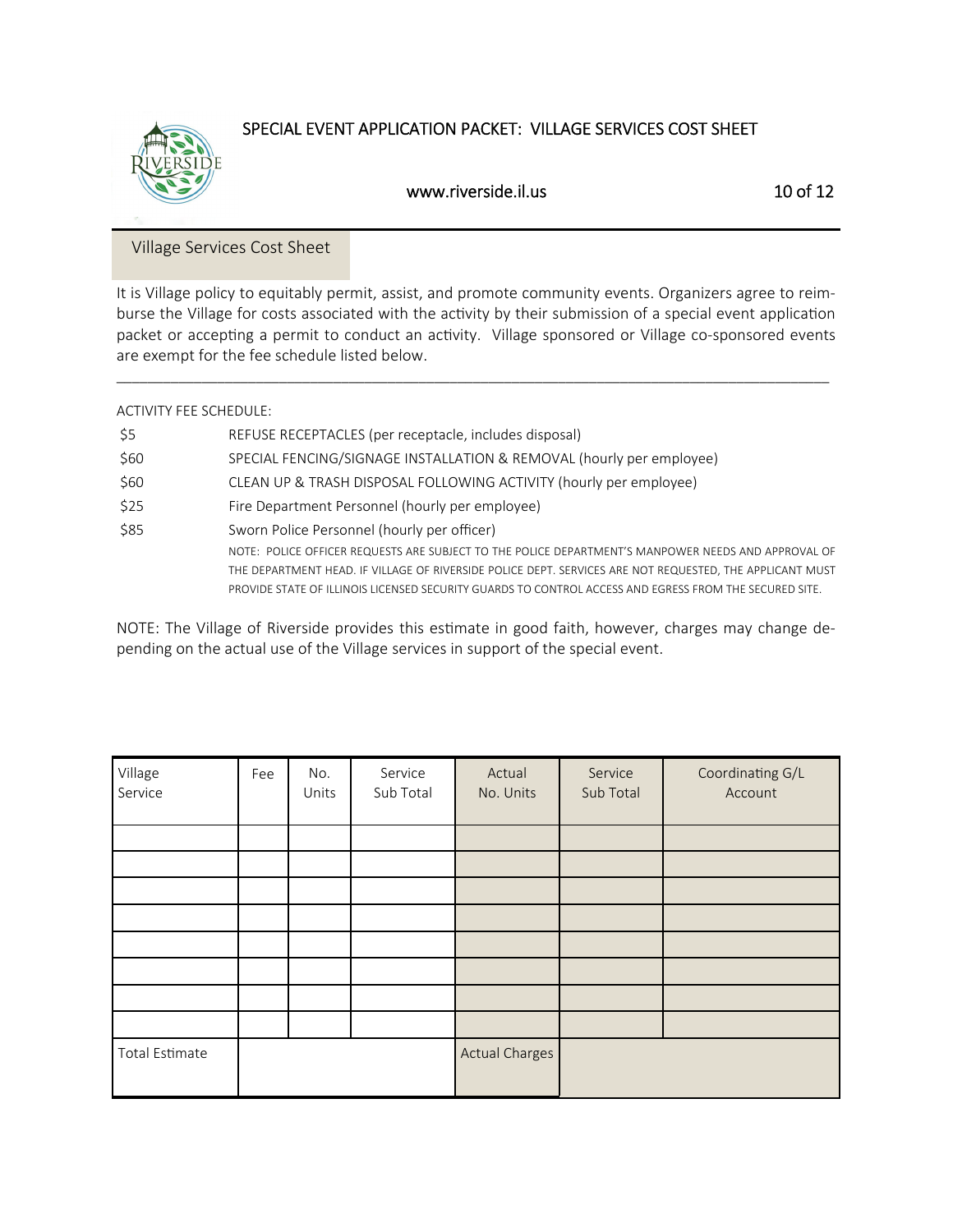# SPECIAL EVENT APPLICATION PACKET: OFFICE USE ONLY

Office Use Only

THIS CHECK LIST FOR OFFICE PERSONNEL TO MAKE SURE THAT SPECIAL EVENT APPLICATION PACAKGE IS COM-PLETE.

 $\_$  , and the set of the set of the set of the set of the set of the set of the set of the set of the set of the set of the set of the set of the set of the set of the set of the set of the set of the set of the set of th

#### HAS THE APPLICANT:

| l Filled out the cover sheet?               |     | Yes No N/A |        |
|---------------------------------------------|-----|------------|--------|
| Filled out the starter checklist?           | Yes | No N/A     |        |
| Provided a site plan or diagram?            | Yes | No N/A     |        |
| Filled out a Park Facility Use application? | Yes |            | No N/A |

**IF APPLICABLE, HAS THE APPLICANT:** 

| Filled out an alcohol permit and provided required documents? | Yes No N/A |        |            |
|---------------------------------------------------------------|------------|--------|------------|
| Filled out the road closure form?                             |            | Yes No | N/A        |
| Filled out the other considerations areas?                    |            |        | Yes No N/A |
| Does the starter checklist match the considerations areas?    |            |        | Yes No N/A |
| Has the applicant provided required documentation?            | Yes No     |        | N/A        |
| Has the applicant signed the hold harmless agreement?         | Yes        | No.    | N/A        |

#### Received by:

Employee Signature **Base School** Date